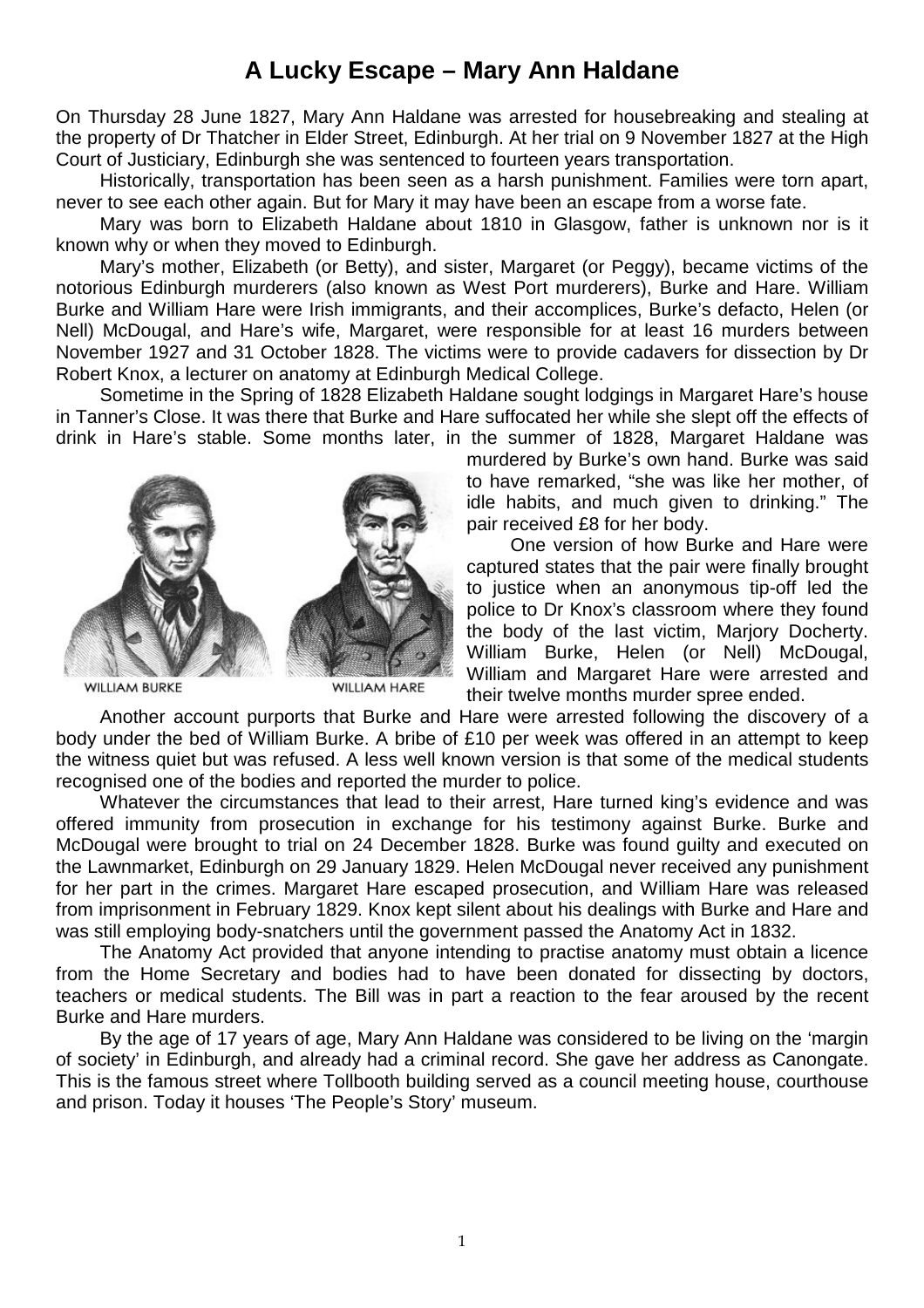On Saturday 24 February 1827, Mary stole from the downstairs servants' rooms at 18 Northumberland Street, Edinburgh, a gown, a muslin hat, and half-pound box of tea from the laundry, property of Janet Finlay and Margaret Nicol. Several of the servants saw her coming out of the downstairs rooms. They gave chase, detained her, brought her back to the house and called the police. The Police Officer, George Foulis recognised her straight away as a 'repeat offender'.

The stolen property was never recovered and because of this the judge



"Tollbooth", Canongate

instructed the jury to return a verdict of not proven. Mary was set free on Monday 28 May 1827. Theft was often an act carried out by two people, one to take the goods and the other to act as a lookout and hide the stolen property if anyone was to give chase. Mary's partner in crime was a Margaret Finlayson, the daughter of Roderick Finlayson, a weaver from West Port.

In a previous robbery, their roles had been reversed and Margaret had stolen three coats from a property at 24 Dublin Street, New Town. She was found with the coats in her possession and was sentenced to sixty days prison. Mary's charge was dismissed as no stolen property was found in her possession. Thus Mary had a second lucky escape.

Margaret's luck was to run out, she had been arrested for housebreaking and theft at house the of William Alexander Martin, and Jean Brown, Melville Street, Edinburgh. She was tried at the High Court of Justiciary , Edinburgh and sentenced to fourteen years transportation, on Thursday 12 July 1827.

Is it possible that when Mary found out the Margaret was to be transported she committed the same crime so she would be transported in order to be with her friend? We will never know.

On the 18 April, both Mary and Margaret left Edinburgh for London to be transported aboard the convict ship "Borneo". Partners in crime now became 'ship mates' with 71 other convict women heading for Van Diemen's Land and a life they never expected.

The ship set sail on 11 May 1828. with Ships Master, Captain Richard M. Whichelo and Doctor Oliver Sproule as Surgeon. They arrived in Hobart Town on 8 October 1828 with seventy women on board due to three women dying on the voyage.

On arrival Mary and Margaret were separated. Mary was assigned to Mr Alexander McPherson in Derwent Valley. Margaret was assigned to William Kermode, who was the owner of the property, Mona Vale, near Ross.

Margaret Finlayson has no colonial convictions recorded and received a Conditional Pardon 20 January 1838. Margaret's first offer of marriage came from Samuel Robinson in January 1831, a life convict from Chester, England. It was not approved. Edward Kay, a convict from Chester arrived in Hobart Town on the Lord Lyndoch,18 November 1831. He applied to marry Margaret 13 December 1834, approval was granted 24 December. In my research I have not found a marriage of Margaret and Edward. Edward was also assigned to William Kermode. He had been transported to 14 years for burglary. Received his Ticket of Leave 8 December 1837 and Conditional Pardon 28 May 1840. Like Margaret, he also had no colonial convictions recorded. However Mary Ann Haldane's colonial experience was more problematic.

Mary's first visit to the Female House of Correction was 5 January 1830, when she was pregnant with her first child and in the service of Mr A. McPherson. She was placed in the Crime Class after the child was weaned. Although no time was recorded for the sentence, normally it was six months. The child could have been John Auton's, who she married at Mt Matthew's, New Norfolk on Tuesday 3 May 1831, as he was assigned to Mr McPherson.

John Auton was a convict who arrived in Hobart Town on 14 September 1825 on the Medina from Sheerness Downs. He was transported for life, for burglary, after being tried at the Spring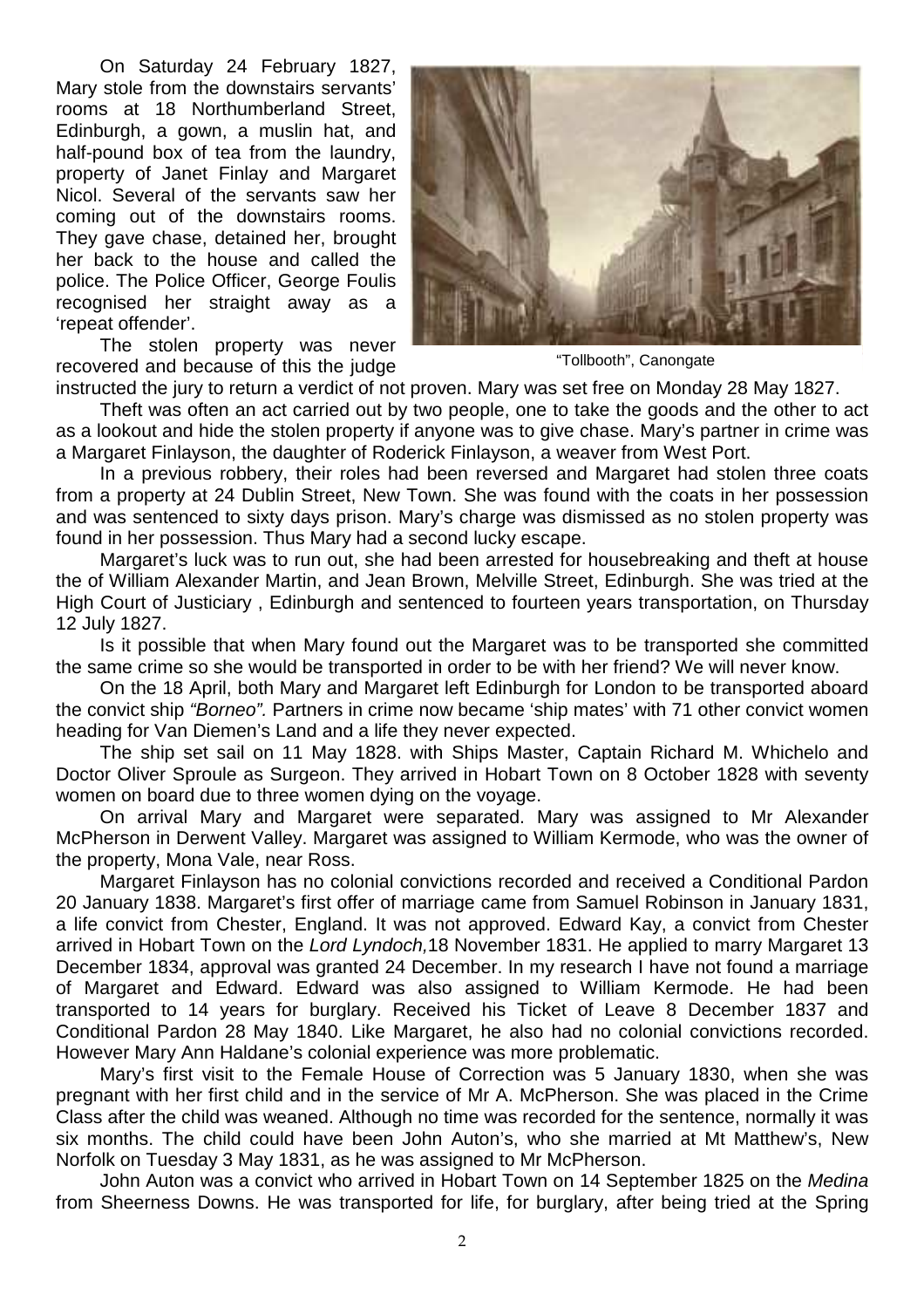Assizes in York, 20 March 1824. He left behind a wife, Margaret and two young sons, Leonard and John junior. It was not uncommon for convicts who left wives' to remarry, especially if there was no way of them returning to England, or the wife and family coming out to the colonies.

John and Mary had three children, one a daughter, who could have been the child born at the Cascade Female Factory in 1830, named Mary Ann, who was sadly burnt to death in a hut fire in 1 May 1839 at the Lower Settlement, Pittwater (near Sorell). There were two sons, John, born 1832, and James, born 1833.

Mary's next visit to the House of Correction was five and half years after the first. On 27 June 1835 she was sent there for disobedience of orders. This seems to have been instigated by her husband John. It is nearly four and half years before Mary falls foul of the Magistrate again. In the 1835 muster record she registered as being in Swan Port and possible assigned to Captain Michael Vicary, who had a properties on the east coast of Tasmania.



"Somercoates" at Ross – Horton Family Home

On the 12 November 1839 she overstays her pass and receives fourteen day solitary confinement on bread and water from the Acting Police Magistrate. By this time she is assigned to Captain Samuel Horton, 'Somercoates' property near Ross.

On 4 December 1839, she is again sent to the House of Correction for one month on hard labour for the misconduct of being out after hours. Is she out for summer night assignations with John, who at this time in assigned to a road gang in the district? Or had she met up

with Margaret Finlayson who was at Mona Vale, Ross, which was only about 3 kilometres from Somercoates. We will never know.

Two and half years later she is again sent to the House of Correction, Hobart. On 2 March 1841 she is given the sentence of six months for being in a public house drinking and her Ticket of Leave is suspended. John Auton was also fined 5/- on 19 March for being drunk. What a coincidence. Mary's ticket is returned to her on the 29 March 1841, viva a memo of the Police Superintendent. At this time she and family seem to be living at Norfolk Plans (Longford) and John is still on the road gang.

On 23 June 1844 her ticket is again suspended and she is returned to the House of Correction for misconduct and given 4 months hard labour by the Acting Police Magistrate.

One wonders who was looking after James and John junior during these times of her incarceration. Hopefully John senior was caring for his sons as they grew up, but he also runs into conflict with the authorities. In December 1834 he was accused of robbing a Richard Jenkins of wearing apparel, watch and money. The case was discharged by magistrate, Malcolm Laing Smith.

In June 1835, when employed as a Ticket of Leave overseer to Mr William Roadknight of Woodbridge, New Norfolk he was twice accused of stealing wheat and grain. This resulted in being assigned to the Oatlands District on the decision of the Lieutenant Governor on 2 July 1835 and Ticket of Leave withdrawn. Although his wife Mary appears to be assigned to Somercoates, at this time, John is assigned to a chain gang, where on 24 April 1837 he received 18 days solitary confinement on bread and water for trafficking.

Mary received her Free Certificate 9 November 1841, and John received his final Ticket of Leave on 3 March 1841. They moved back to the Hobart area. John took up his old trade as a Ploughman and advertised in Colonial Times,

Ploughing done on the most reasonable terms, either in Town, New Town, or Sandy Bay. Apply to John Auton, near Mr. E. Hodgson's, Cascade. August 16, 1841.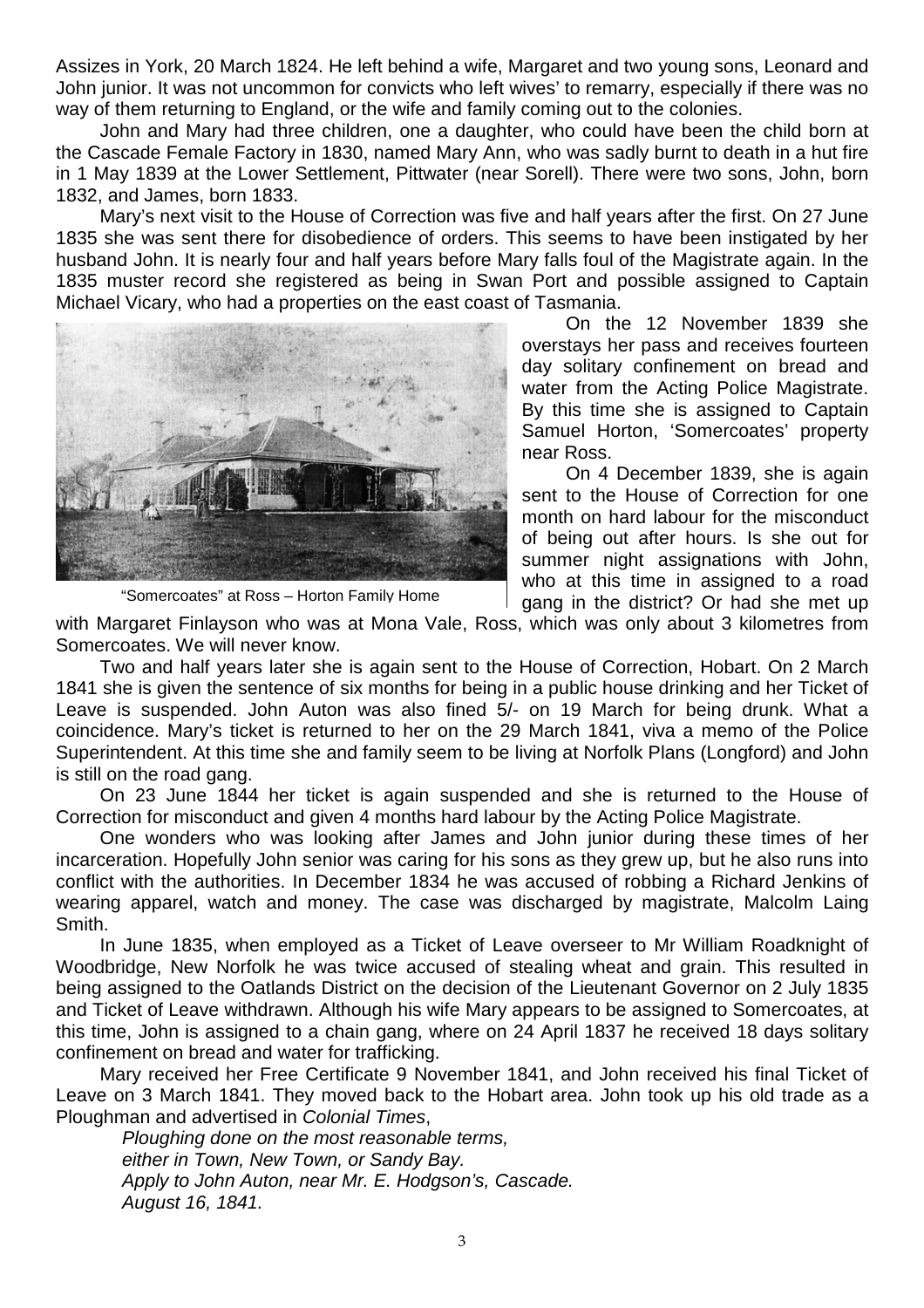By the mid 1850's the family is living in Bridgewater where John is employed as a Limeburner, along with his sons John junior and James. It was a dangerous occupation, but a necessary one. The quicklime produced after heating the limestone was used in its own right as a strong oxidising agent and disinfectant, and to form the light emitting elements in gas lights (hence the "limelight"). When water was added it produced slack lime for use in mortar.

John Auton senior met with horrible death in September 1858. While he was in the basement taproom of the Bridgewater Hotel, his clothing caught alight. He was taken to Her Majesty's General Hospital, Hobart where he died after lingering for three days on 9 September . An inquest was held on 13 September with the verdict, that he died of mortal burns as the result of an accident. The inquest record misspelt his name as Anton. Three years earlier, on 29 July 1854, John junior died of cancer in New Norfolk.

On 11 February 1861 Mary Ann (Haldane) Auton (misspelling of last name, Autin) married John Cushion at the manse of the Church of Scotland Church minister at Tolosa, near Glenorchy. At the date of the marriage Mary was 51 years of age and John 58. John may have been a friend of the family as he was a witness to the marriage of son, James on 3 September 1860.

Very little is known of Mary after this marriage although she is in the Police Gazette, Return of Paupers from Invalid Depots, Tasmania. Again there is a misspelling of last name, Cushion. She was admitted to the Charitable Institution, Hobart 24 October 1881 and discharged 8 November 1881, with remarks 'With the Approval of the Administrator of Charitable Grants. Able to Work'.



Warden, John Auton, (1866-1919)

At this stage in her life it would seem that Mary, who was approximately aged 70 years was now on her own. One wonders what work she was capable of. John Cushion died at the New Town Pauper Establishment, 5 July 1879 and is buried in the Pauper Section of Cornelian Bay Cemetery.

Mary's life had its tragedies with the murder of her mother and sister of which she quite possibly never knew of. Deaths of a daughter and first husband as the result of terrible fires, and death of an eldest son at aged 22.

We don't know if she would have seen any of her eleven grandchildren who were born at Bridgewater before they moved to east coast tin mining are of Ringarooma. Her son James, in 1882 became mine manager of Golden Age and Native Youth Mines, Branxholm, a position he held until his death in 1911 age 77 years of age. Eldest grandson, also named John, became the manager of Ruby Flats Tin Mining Company at Branxholm in 1904, Warden of Ringarooma in 1917 and a very prominent citizen of the area.

Thus it was Mary's descendants who ultimately reaped the benefits and the opportunities of a new life.

> Victor Malham 4400 Channel Highway Middleton Tas

> > © Victor G Malham

## **Sources**

Lisa Rosner, The Dangerous Classes The Anatomy Murders: Being the True and Spectacular History of Edinburgh's Notorious Burke and Hare. Amanda Howard; Martin Smith, William Burke and William Hare. River of blood: Serial killers and Victims.

National Archives of Scotland, Precognition against Mary Ann Haldane, AD 14/27/17.

National Archives of Scotland, Precognition against Margaret Finlayson, AD 14/27/62

Convict record, Margaret Finlayson, CON 40/1/3.

Convict record, Mary Ann Haldane, CON 40/1/5.

Convict record, John Auton, CON 31/1/1.

Convict record, Edward Kay, CON 31/1/26.

Phillip Tardif, Notorious Strumpets and Dangerous Girls: Convict Women in Van Diemen's Land 1803-1829. Appropriation List, Edward Kay, CON 27/1/5, p. 113.